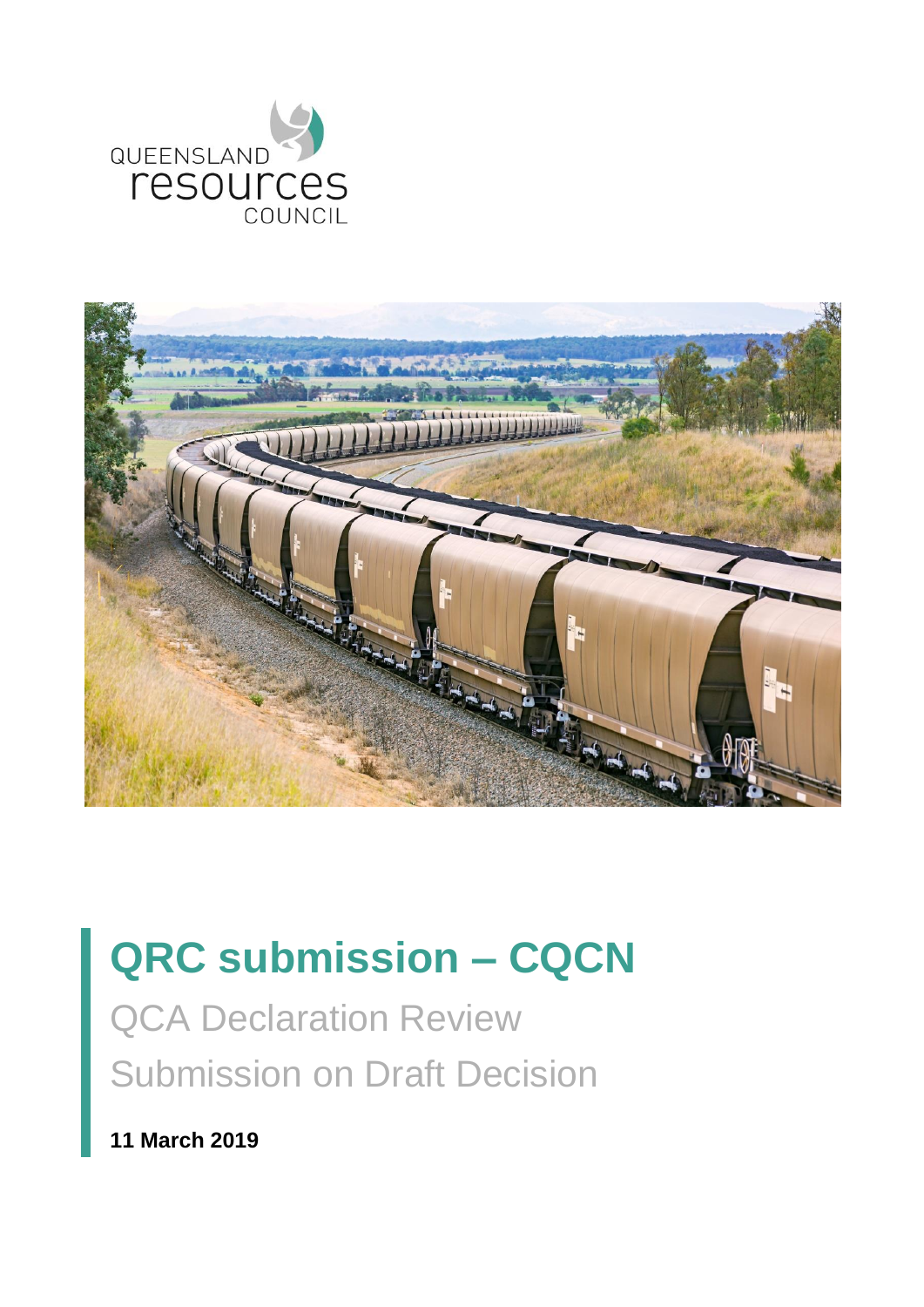

**Resourcing Queensland's future** 

11 March 2019

**Mr Charles Millsteed** Chief Executive Officer Queensland Competition Authority Level 27, 145 Ann Street Brisbane QLD 4001 (submitted via QCA online submission form)

Dear Mr Millsteed

The Queensland Resources Council (QRC) provides this submission on behalf of our Rail Working Group members to the Queensland Competition Authority (QCA) on its draft decision on the re-declaration of declared services in Queensland.

The QRC confirms this submission may be made public.

As our submission makes clear, the QRC submits that use of the Central Queensland Coal Network satisfies the access criteria set out in the Queensland Competition Authority Act 1997 (Qld). On that basis, the QCA should recommend that the currently declared service be re-declared for at least a further 20 years.

Thank you for the opportunity to provide a submission. If you have any questions about this submission, please contact Andrew Barger at QRC on 3316 2502 or andrewb@grc.org.au.

Yours sincerely

m Many

Ian Macfarlane **Chief Executive**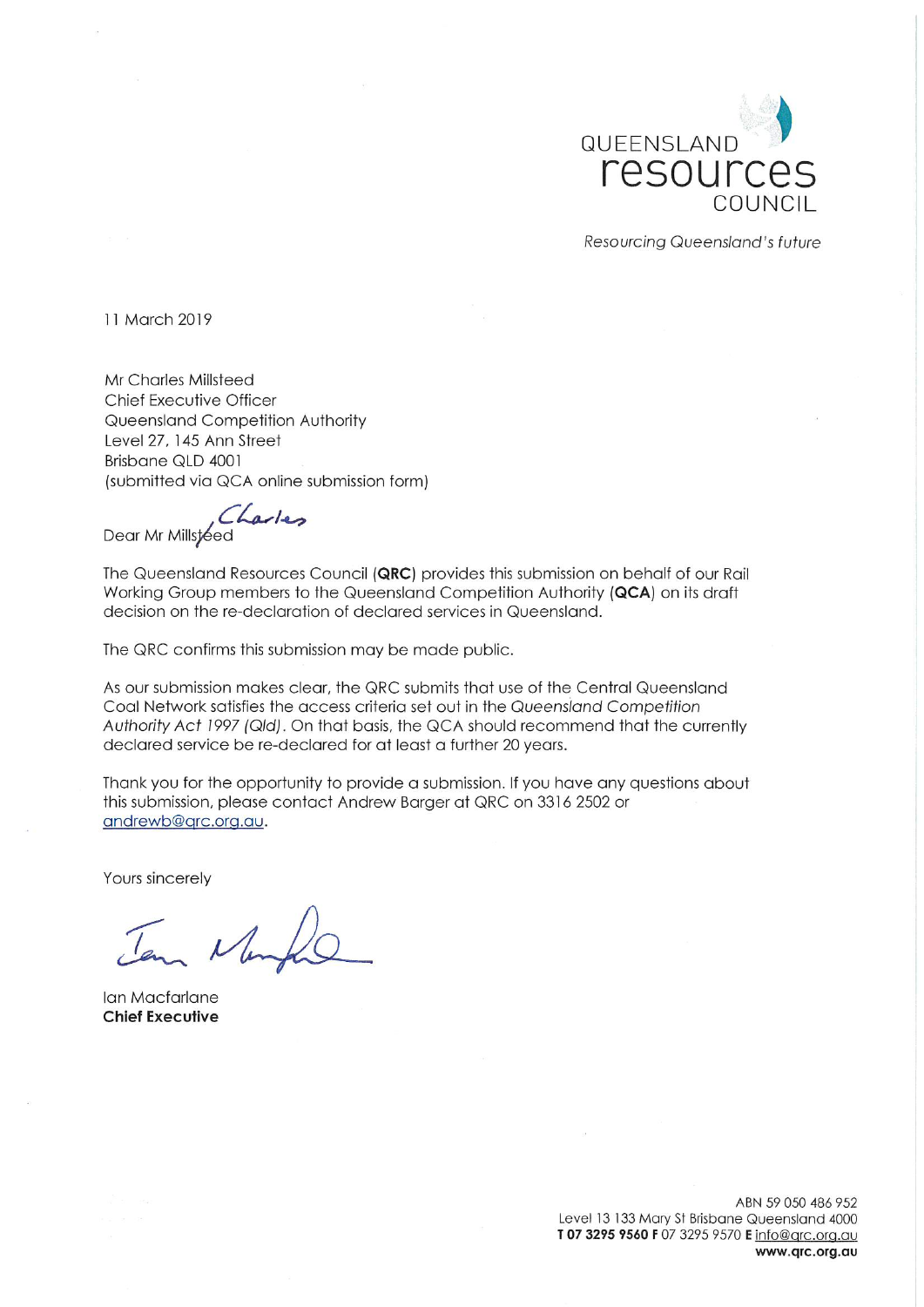#### 1 Overview

The Queensland Resources Council (**QRC**) welcomes the opportunity to comment on the Queensland Competition Authority's (**QCA**) draft recommendation in relation to the Aurizon Network declaration review (**Draft Recommendation**). Where relevant, this submission also addresses submissions made and the QCA's draft recommendations in other ongoing declaration reviews.

The QRC agrees with the QCA's Draft Recommendation that use of the Central Queensland Coal Network (**CQCN**) (i.e. the use of a coal system for providing transportation by rail (**Service**)) should be declared. In particular, the QRC supports the approach taken by the QCA to the access criteria and considers that the QCA applied a clear decision-making framework and was appropriately satisfied that each of the access criteria are met in respect of the Service.

However, rather than the 15 year declaration period recommended by the QCA, the QRC considers that the access criteria would be satisfied over at least a 20 year declaration period and the additional certainty provided by such a declaration period would better achieve the object of Part 5 of the *Queensland Competition Authority Act 1997* (**QCA Act**). Accordingly, the QRC submits that the QCA should make a final recommendation to the Minister that the Service be declared for (at least) a further 20 year period.

There are a few minor areas where the QRC's view diverges slightly from the approach taken by the QCA, but none of these are material to the QCA's overall recommendation. As a result, the QRC has not sought to address each of these points in detail at this stage. The QRC will consider any submissions made by other parties which address any of these areas and will then decide whether to provide a further submission at that stage.

## 2 Background

The CQCN is a very important facility. As such, the re-declaration of the Service has significant implications for the Queensland economy. As a result, the QRC welcomes the opportunity to make this submission and is keen to discuss it further at the workshops with stakeholders and the QCA Board and Secretariat.

The QRC is the peak representative organisation of the Queensland minerals and energy sector. The QRC's membership encompasses minerals and energy exploration, production and processing companies and associated service companies. The QRC works on behalf of members to ensure that Queensland's resources are developed profitably and competitively, and in a socially and environmentally sustainable way.

All operating Queensland coal producers are members of the QRC. A number of coal mining companies in the development and operating phase are also members of the QRC. While the impacts of declaration differ between coal mining operations in terms of extent and severity, all coal mining companies serviced by the CQCN would be seriously affected if the Service were not re-declared. In that sense, there are common themes across members and those themes are the focus of this submission.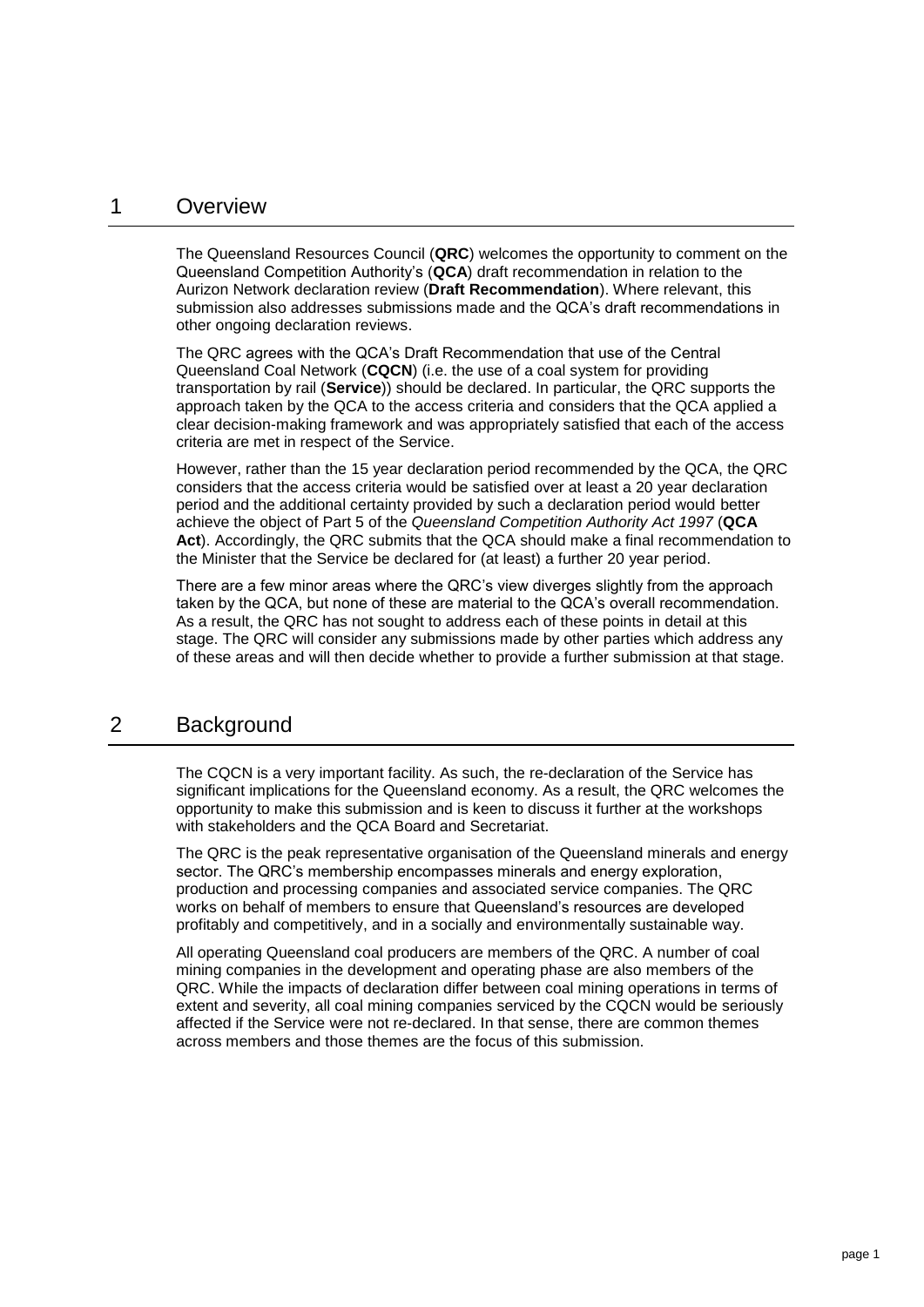### 3 Key Takeaways

The QRC considers that the QCA has fully analysed the factual, legal and economic information provided by stakeholders in making the Draft Recommendation. There are several significant points that are worth noting:

- in relation to criterion (b), it is clear that the CQCN is likely to be able to meet total foreseeable demand at least cost for any foreseeable declaration period. In particular, the QCA observed that although currently only moderate expansion is required to meet total foreseeable demand, Aurizon Network's own data indicates that the existing capacity of the CQCN is capable of being more than doubled at least cost and the most economical option for meeting foreseeable demand is more than likely to be using and expanding the CQCN;<sup>1</sup>
- in relation to criterion (a), the Draft Recommendation concludes that access to the Service promotes a material increase in competition in the above-rail haulage market. The QRC agrees with the QCA that access would also materially improve the environment and conditions for competition in other markets such as the coal tenements market (as participants in that market rely on above-rail haulage to transport product from mine to port), but the QRC agrees that it is not necessary for the QCA to reach a definitive conclusion in relation to these additional markets given that criterion (a) is in any event satisfied in relation to the above rail haulage market;<sup>2</sup>
- in relation to criterion (c), the QCA concludes that the CQCN is significant in size and importance to the Queensland economy. The QRC strongly agrees with this conclusion; and
- in relation to criterion (d), the QCA has made clear that access to the Service, on reasonable terms and conditions, would promote the public interest. The QRC reiterates that industry is willing to bear reasonable administrative and compliance costs, which reflects the efficiency of these costs (i.e. they lead to significant benefits to industry and the broader economy).

## 4 Declaration Period

#### **4.1 Draft Recommendation**

Table 2 of the Draft Recommendation summarises and compares the key positions of Aurizon Network, other stakeholders, and the QCA (in draft) in relation to the issues that arise under section 76(2)(b) of the QCA Act.<sup>3</sup> This table indicates that other stakeholders (including QRC) support a 15 year declaration period.

In its full submission, the QRC stated that the Service should be re-declared for a minimum of 15 years<sup>4</sup> and that *'…given the importance of the Service and the cost of the re-declaration process… a longer declaration period would also be appropriate'*. 5 Similarly, Pacific National submitted that the declaration period should be extended for the longest period for which the QCA is satisfied the declaration criterion are met. $6$ 

l

Draft Recommendation, page 28.

Draft Recommendation, page 45.

Draft Recommendation, page 7.

QRC submission dated 30 May 2018, page 10.

<sup>5</sup> QRC submission dated 30 May 2018, page 10.

<sup>&</sup>lt;sup>6</sup> Pacific National, sub. 9, p. 11.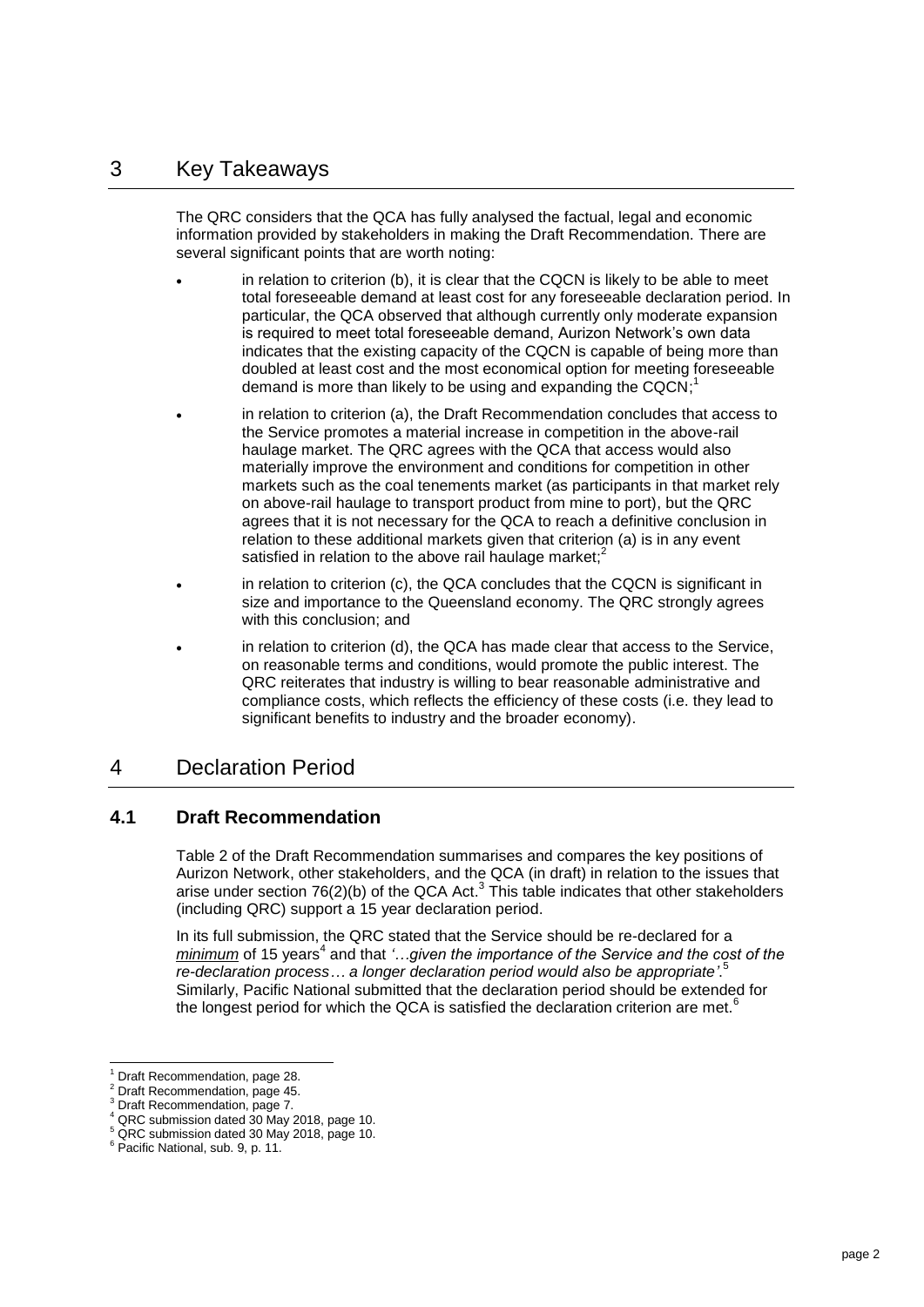#### **4.2 Access criteria satisfied for at least 20 year declaration period**

The QRC considers that the access criteria would also be satisfied over at least a 20 year declaration period, including because:

- such a period would provide significant certainty for users of the Service, who lack the protections offered by evergreen renewal rights enjoyed by Dalrymple Bay Coal Terminal users, while balancing the interest of Aurizon Network in having the CQCN subject to declaration only as long as is necessary;
- mining operations typically have an economic life of 20-30 years, during which access to the Service will be required. 7 As a result, declaration of rail access services has typically been for long periods of time. For example, as noted by the QCA, the service provided by the Goldsworthy Railway (Western Australia) was declared for 20 years;<sup>8</sup>
- the QCA's conclusions that substantial changes in the market for the Service are unlikely over a 10 to 15 year timeframe are equally applicable to a 20 year (or longer) timeframe. No other service provider is likely to enter the market due to the breadth of the service offered by Aurizon Network; and
- a 20-year (or longer) declaration period allows the QCA to make sufficiently robust predictions about the future market conditions, while also providing an opportunity for review. The QCA should consider total foreseeable demand and factors that may affect this over the proposed (at least) 20 year declaration period. The QRC agrees with the QCA's analysis that these factors are relatively certain. The QCA can therefore predict future market conditions over a 20-year declaration period with a reasonable degree of certainty. In any event, as noted by the QCA, the level of demand should not impact the QCA's conclusions. 9

#### **4.3 20 year (or longer) declaration period better satisfies the QCA Act**

The object of Part 5 of the QCA Act is to *'promote the economically efficient operation of, use of and investment in, significant infrastructure by which services are provided, with the effect of promoting effective competition in upstream and downstream markets'*. 10

In the introduction document of its draft recommendations (**Introduction to Draft Recommendations**), the QCA notes that the QCA Act does not necessarily require it to recommend declaration of a service over the longest period for which each of the access criteria may be satisfied, and that the QCA might determine that a shorter period of declaration would be appropriate.<sup>11</sup> However, the QRC considers that in determining the appropriate declaration period, the QCA should weigh each of the relevant factors to identify the declaration period that best serves the object of Part 5 of the QCA Act.

After weighing these factors, the QRC considers that the additional certainty of a 20 year (or longer) declaration period (which more closely aligns with mine lives and therefore will be more likely to materially impact investment decisions) significantly outweighs any potential costs of the slightly increased declaration period.

l

Draft Recommendation, page 20.

<sup>&</sup>lt;sup>8</sup> Draft Recommendation, page 19.

<sup>&</sup>lt;sup>9</sup> Draft Recommendation, page 7.

<sup>10</sup> Section 69E of the QCA Act.

<sup>&</sup>lt;sup>11</sup> Introduction to Draft Recommendations, page 7.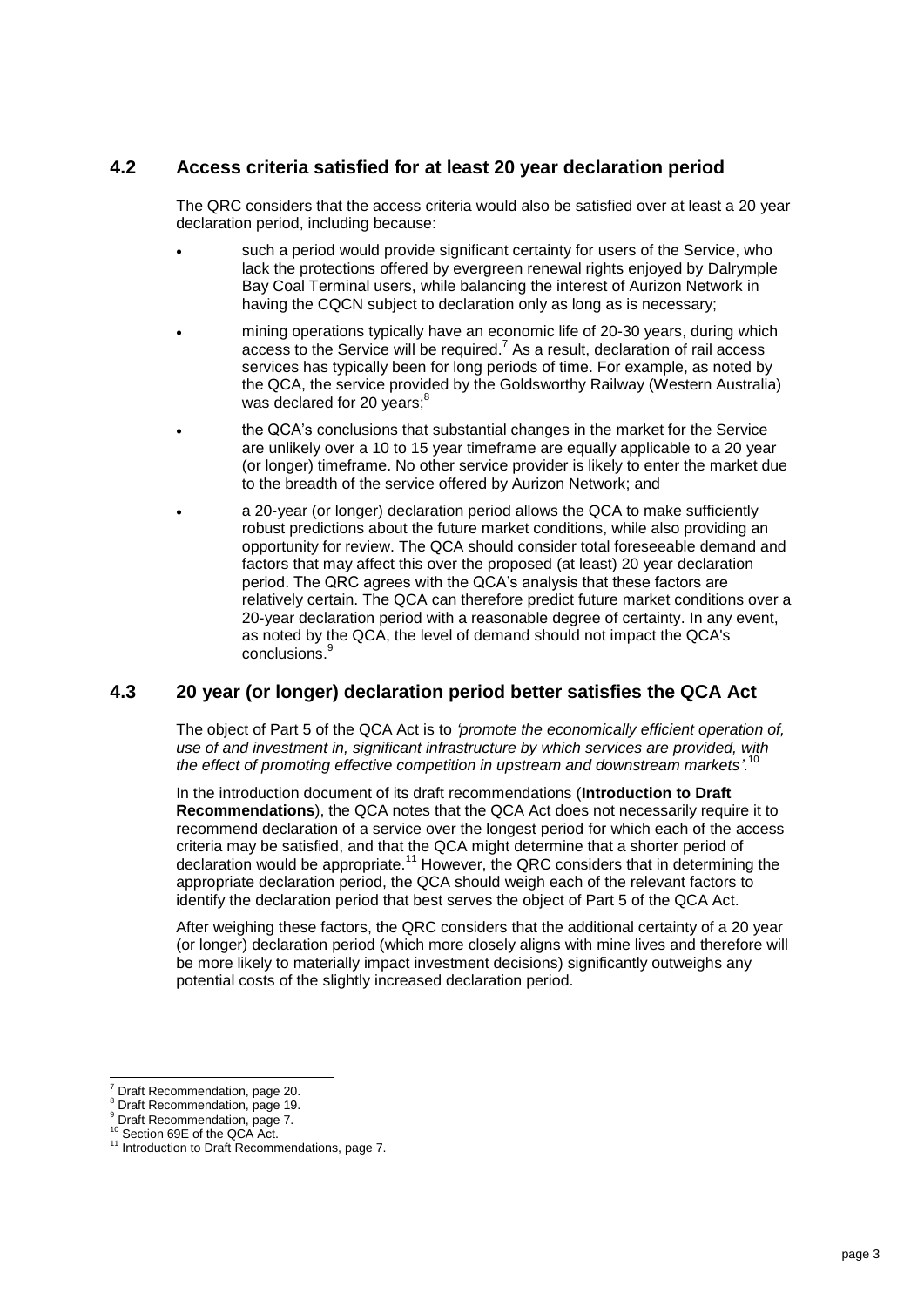### 5 Other matters

#### **5.1 Parts of a service**

The QRC agrees with the QCA's view in the Draft Recommendation that the QCA is not required to separately consider and determine whether each 'part' of the Service satisfies the access criteria before it can recommend that the Service be declared. The starting point for the QCA's analysis is to consider whether the Service satisfies the access criteria. Nothing in the QCA Act requires the QCA to deconstruct the Service into a series of smaller services, and then apply the access criteria to each one. Doing so would be unnecessarily burdensome, inefficient, and would lack statutory support.

The QRC notes that in the QCA's draft recommendation in relation to the Queensland Rail declaration review, the QCA determined that parts of the service provided in connection with the entire Queensland Rail network could be declared. Furthermore, the QCA indicated that it has flexibility to examine parts of a service. While the QRC has no particular comment on the application of the access criteria to that network, the QRC reiterates its position that the re-declaration assessment of the CQCN should be made in relation to the entire Service.

In any event, under the QCA's current approach to the analysis, the QRC submits that no evidence arises in relation to the CQCN that demonstrates that any part of the Service is either itself a service or has characteristics that require different or further consideration from that given to the Service as a whole. As noted in the QRC's original submission, users avail themselves of all coal systems that form part of the CQCN (and extensions thereof). As such (and in line with the way the Service is defined under the QCA Act), it follows that there is a single Service involving the use of all of the coal systems provided by Aurizon Network's 2,718 km multi-user track network known as the CQCN.<sup>12</sup>

In such circumstances, it would not be appropriate to assess part of the Service individually against the access criteria, or to otherwise declare only part of the Service.

#### **5.2 Expansion at least cost**

The QCA noted the differences between stakeholder estimates of the total capacity of the CQCN, with the QRC estimating an existing capacity of 275 mt, and Aurizon Network providing multiple numbers in the 2016 Baseline Capacity Assessment Report (397.4 mt) and its network development plans (**NDP**) (310 mt). <sup>13</sup> The QRC agrees that it is not necessary for the QCA to make a determination regarding the correct capacity estimate and that, regardless of the estimate used, the access criteria will be satisfied.

Importantly, Aurizon Network's NDP indicates that the existing capacity of the CQCN could increase up to 630 mt (more than double NDP estimates).<sup>14</sup> The QRC agrees with the QCA's conclusion that until all incremental expansion options have been exercised and the CQCN has reached its maximum capacity, using and expanding the CQCN will be at least cost compared to using any alternative facilities.

l  $12$  QRC submission dated 30 May 2018, page 6-7.

<sup>&</sup>lt;sup>13</sup> Draft Recommendation, page 24.

<sup>&</sup>lt;sup>14</sup> Draft Recommendation, page 27.